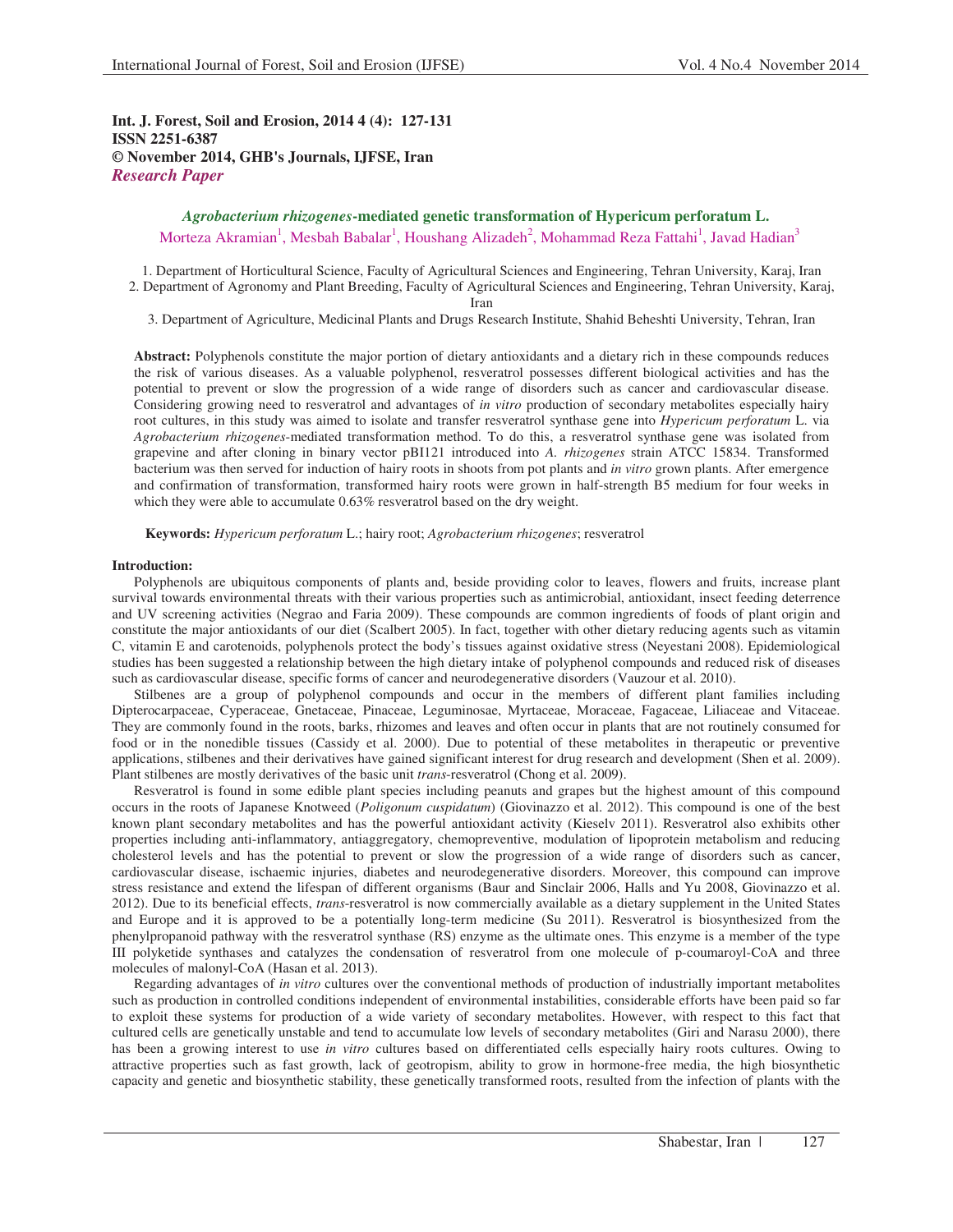gram-negative bacterium *Agrobacterium rhizogenes*, are considered promising for production of secondary metabolites (Giri and Narasu 2000, Guillon et al. 2006, Kim et al. 2002, Zhou et al. 2011).

Genetic engineering of medicinal plants with the aim of altering their metabolic pattern to increase or decrease specific metabolites or production of novel compounds has been an interest field of research in recent years. Although plants can be engineered via several ways, *Agrobacterium*-mediated transformation has been the most abundant method of transformation. Genetic engineering of secondary metabolites of interest by introducing useful genes is another interesting strategy of hairy root cultures (Kang 2006). In fact, beside T-DNA from the root-inducing (Ri) plasmid, *A. rhizogenes* also has the ability to transfer the T-DNA of binary vector present and therefore produce transgenic hairy roots containing foreign genes inserted on a binary vector (Seki 2005).

Considering growing need to resveratrol and advantages of *in vitro* production of secondary metabolites especially hairy root cultures, in this study a resveratrol synthase gene was isolated from grapevine and transferred to *H. perforatum* L. via *A. rhizogenes*-mediated transformation method to establish a transformed hairy root culture of this medicinal plant.

# **Materials and methods**

## **Gene cloning and induction of transformed hairy roots**

To induce transformed hairy roots of *H. perforatum*, in this study shoots of pot and *in vitro* grown plants (obtained by culturing sterilized seeds in the solid MS medium) were infected with the *A. rhizogenes* strain ATCC 15834 carrying recombinant binary vector pB121*RS*. To construct mentioned recombinant binary vector, in brief, a resveratrol synthase gene (*RS*) from grapevine (*Vitis vinifera* L.) was isolated using a pair of degenerated primers with the sequences 5'- CCTCTAGAATGGCTTCAGTYGAGGAAWTTAG-3' (Forward primer) and 5'- CCGAGCTCTTAATTTGTAACYRTAGGAATGC-3' (reverse primer). Highlighted sequences represent restriction sites related to *XbaI* and *SacI* restriction enzymes, respectively. The full length grapevine *RS* gene (1179 bp) was isolated using polymerase chain reaction (PCR) with *pfu* polymerase enzyme on its cDNA prepared from DNaseI treated total RNA of mature leaves. PCR was performed at 94 °C for 4 min (initial denaturation), followed by 35 cycles at 94 °C for 1 min, 58 °C for 1 min and 72 °C for 150 sec, and the final extension at 72 °C for 7 min. Isolated gene was firstly cloned into pGEM-T Easy vector and recombinant plasmid digested with *XbaI* and *SacI* restriction enzymes from recombinant vector. Afterwards, cloning vector pBI121 was digested with the same enzymes and *RS* gene inserted on it. Ligation was performed using T4 ligase enzyme. In this study, constructed plasmids were introduced into competent cells of *E. coli* (strain DH5a). To select transformed colonies, bacterium was grown after transformation on solid LB medium containing ampicillin or kanamycin (in the case of pGEM-T Easy and pBI121 vectors, respectively). Transformed colonies were identified with colony-PCR and digestion assays. Recombinant pBI121*RS* vector was finally extracted from transformed *E. coli* bacterium and introduced into competent *A. rhizogenes* strain ATCC 15834 cells using freeze-thaw method. After transformation, bacterium was grown on solid LB medium containing rifampicin and kanamycin to select transformed colonies. For induction of hairy roots, transformed *A. rhizogenes* strain ATCC 15834 (carrying pBI121*RS*) was grown on solid LB medium containing rifampicin and kanamycin and kept at 28 °C for one day.

Shoots of pot and *in vitro* plants were used as explants for induction of hairy roots. Before inoculation, shoots of pot plants were surface sterilized by immersing in 75% ethanol for 30 sec and immediately in 1% sodium hypochlorite for 10 min. Treated shoots were afterwards rinsed three times in sterile water. For inoculation, explants were wounded with inoculated scalpel, placed on MS medium supplemented with 7 g/L agar and 30 g/L sucrose. After 48 h co-cultivation in the dark at 25 °C, explants were transferred to the solid MS medium containing 500 mg/L cefotaxime to eliminate *Agrobacterium*. In the subsequent subcultures, the level of cefotaxime was gradually decreased. After emergence, each hairy root was separately excised and cultured to establish hairy root lines which were subsequently subjected to molecular analyses. Ultimately, one fast growing transformed hairy root line was selected and grown in Erlenmeyer flasks containing 70 ml half-strength B5 medium supplemented with 30 g/L sucrose for four weeks in the dark at 25 °C on shaker at 120 rpm.

#### **Confirmation of transformation**

Total genomic DNA from hairy roots was extracted (Murray and Thompson 1980) and subjected to PCR analyses with specific primers of *RS*, *rolC* and *virD* genes. Sequences of *rolC* primers used for amplification by PCR were 5'- CTCCTGACATCAAACTCGTC-3' (forward) and 5'-TGCTTCGAGTTATGGGTACA-3' (reverse) and a primer pair with sequences 5'-ATGTCGCAAGGACGTAAGCCGA-3' (forward) and 5'-GGAGTCTTTCAGCATGGAGCAA-3' (reverse) was used for amplification of *virD* gene. PCR conditions for these genes were initial denaturation at 94 °C for 4 min, 35 cycles including 94 °C for 1 min, 55 °C for 1 min and 72 °C for 1 min, and the final extension at 72 °C for 7 min. Additionally, transcription of *RS* and *rolC* genes in selected hairy root line was evaluated by conducting reverse transcription PCR (RT-PCR). To do this, the first strand of DNA (cDNA) was synthesized from DNaseI treated total RNA by using the reverse transcriptase enzyme and reverse primers of these genes. Prepared cDNA was served as template for PCR amplification with gene specific primers and conditions which mentioned above. Fragments amplified by PCR were firstly separated by electrophoresis in 1% agarose gel and after staining with ethidium bromide visualized under UV.

#### **Extraction and analysis of resveratrol**

To extract and analyze resveratrol content of hairy roots, they were lyophilized and extraction was performed using 80% ethanol according to the method described by Pan et al. (2012). Analysis of resveratrol was carried out using an ion mobility spectrometer (IMS-200) system with the drift tube length of 11 cm and  $N_2$  as the drift gas. The cell and injection temperatures were 180 and 230 °C, respectively and corona voltage was adjusted on 2 kV. For analysis, different concentrations of standard resveratrol were prepared freshly and injected to construct a calibration curve. Quantification of resveratrol concentration in tested samples was done based on constructed standard calibration curve.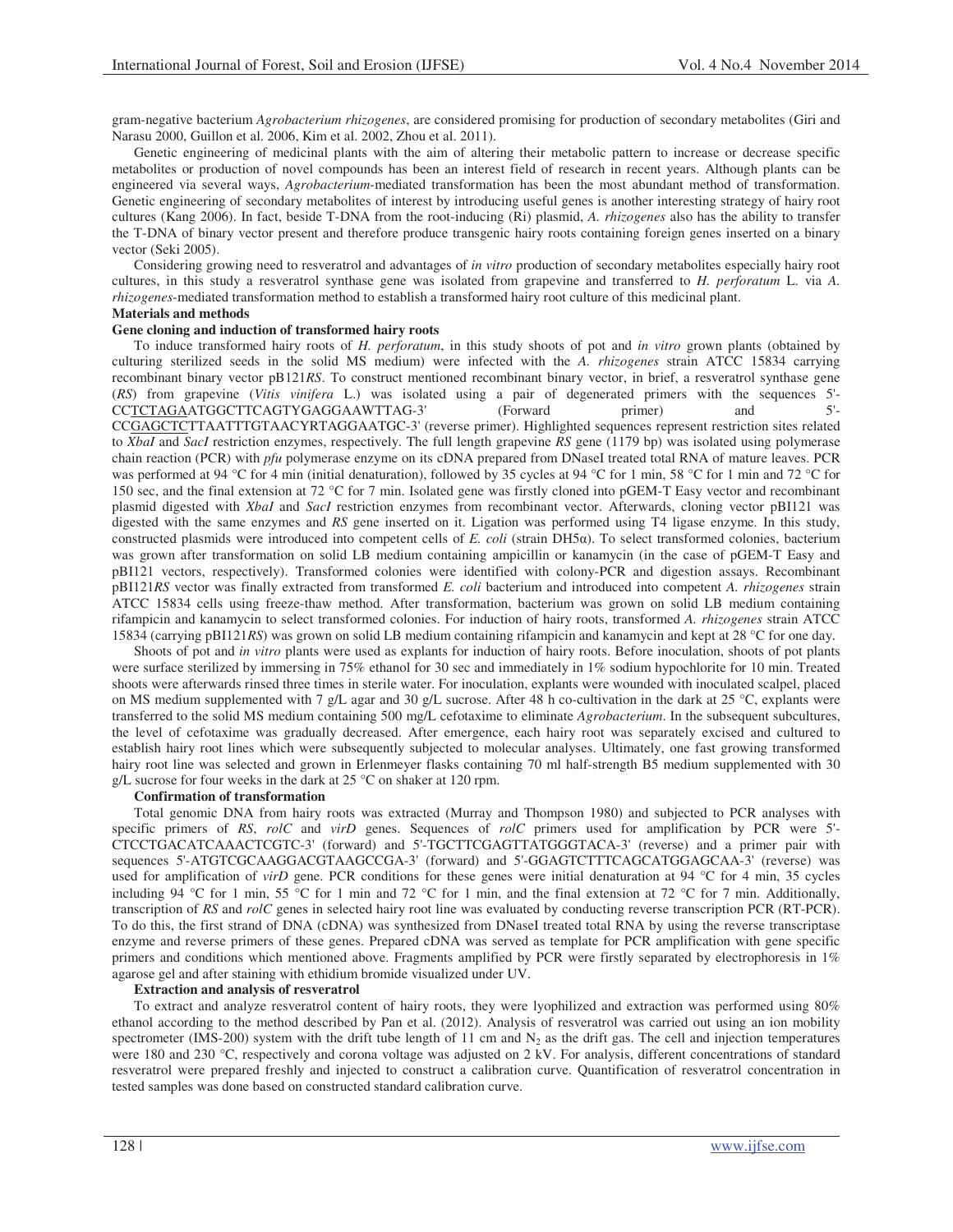## **Data analysis**

In this study, collected data was subjected to statistical analysis using the statistical MSTAT-C software.

# **Results and discussion:**

## **Induction of transformed hairy roots**

The present study was aimed to transfer a resveratrol synthase gene from grapevine into *H. perforatum* plant via *A. rhizogenes*-mediated method. To induce transformed hairy roots, shoots of pot and *in vitro* plants were infected with the *A. rhizogenes* strain ATCC 15834 carrying constructed recombinant binary vector pB121*RS*. About three to four weeks after inoculation, hairy roots were appeared (Fig. 1). According to the results, there were significant differences (P<0.05) between potential of tested explants for induction of hairy root. Shoot explants from *in vitro* grown plants has the more potential to induce hairy root than those of pot plants with a frequency of 35.3% (Fig. 2).

Previously, induction of hairy roots in *H. perforatum* plant has been reported in different studies. For example, inoculation of plant shoots with the *A. rhizogenes* strain A4M70GUS has been resulted in hairy root formation in 21% inoculated explants (Vinterhalter et al. 2006). Also, 33% of inoculated root segments of this plant with *A. rhizogenes* strain A4 were able to develop hairy roots (Tusevski et al. 2013) and hairy root formation was observed in 25 and 13% of infected leaves and root segments, respectively, with *A. rhizogenes* strain ATCC 15834 (Di Guardo et al. 2003). Factors such as explant genotype and structure, chemical and physical factors, bacterial strains and signal molecules influence *Agrobacterium*-mediated genetic transformation (Tao and Li 2006).

## **Molecular and chemical analyses of hairy roots**

Due to factors such as differences in the number of inserted T-DNA and inserted sites, different lines of hairy roots are usually variable in terms of morphology, growing rate and ability of metabolite production. Therefore, in this study appeared hairy roots were separately excised and cultured to establish hairy root lines. To evaluate transformation status of hairy root lines, total genomic DNA was extracted from each and subjected to PCR analysis with *RS*, *rolC* and *virD* genes specific primers. Results of PCR analyses for two transformed hairy root lines can be seen Fig. 3. In these lines, PCR with primers of *RS* and *rolC* genes has been resulted in





Fig 1. Induction (left) and culture (right) of *H. perforatum* hairy roots.



Fig 2. Effects of explant type on induction of hairy roots in *H. perforatum*.

in amplification of related fragments and no fragments were amplified with *virD* specific primers. Considering PCR with DNA extracted from natural *H. perforatum* plants produced no fragments, it can be concluded at least one copy of *RS* and *rolC* genes is present in the genome of mentioned hairy root lines. A fast growing transformed hairy root line was selected and subjected to further analyses. Transcription of *RS* and *rolC* genes were evaluated in this line with RT-PCR analysis and results are presented in Fig. 4. PCR with cDNA prepared from DNaseI treated total RNA of selected line as template and primers of *RS* and *rolC*  genes amplified corresponding fragments. Therefore, inserted genes are transcribed in this transformed hairy root line. Based on the dry weight, this line accumulated 0.63% resveratrol in half-strength B5 medium.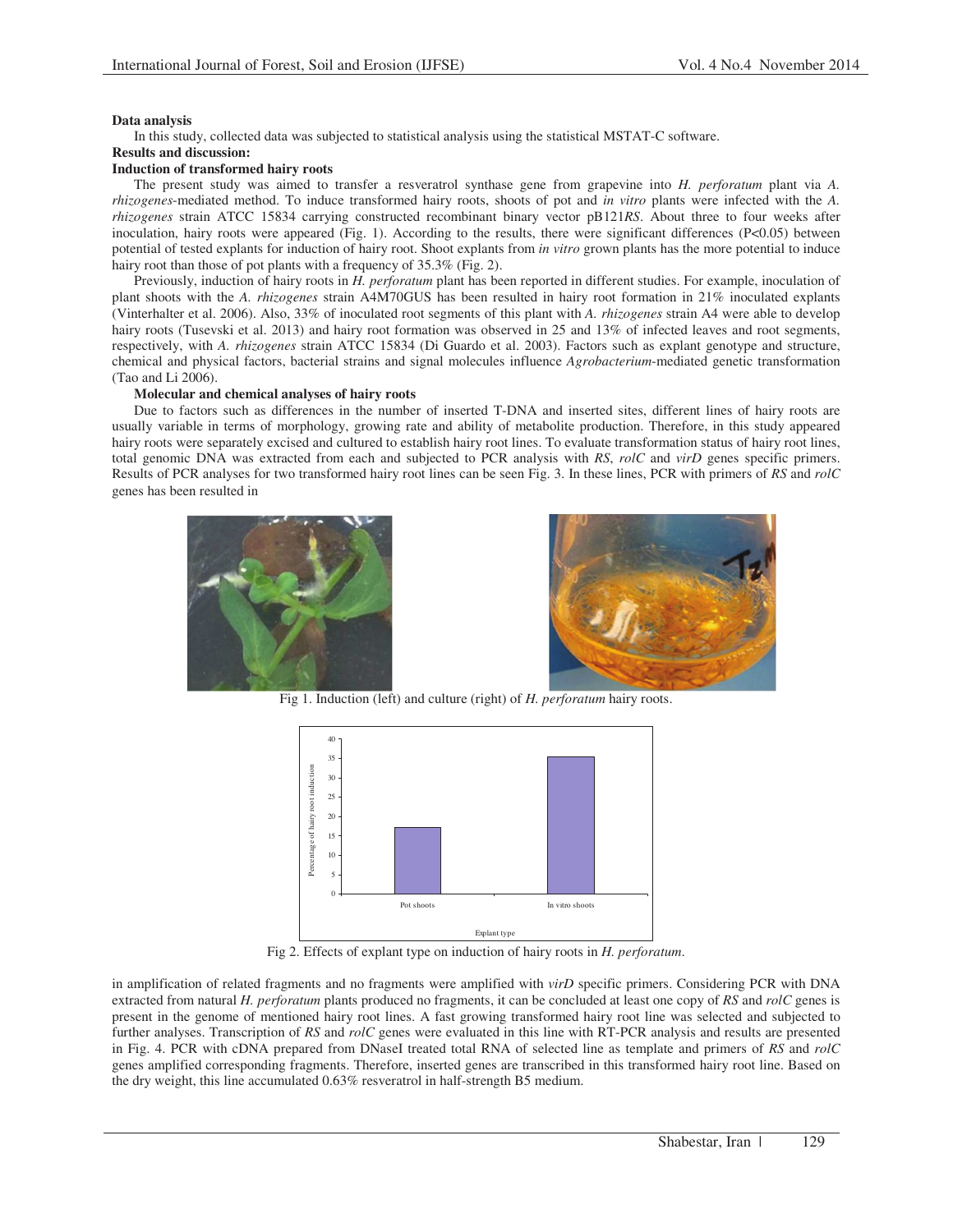So far, a wide number of plant species have been genetically engineered using *A. rhizogenes*-mediated method (Chattopadhyay et al. 2011, Jaggi et al. 2011, Matvieieva et al. 2012, Mehrotra et al. 2013, Park et al. 2012, Schmidt et al. 2007). In fact, this method of transformation can be served to meet different purposes including metabolic engineering of biosynthetic pathways with the aim of increasing production of valuable metabolites and production of novel compounds and recombinant proteins. With a number of advantages, hairy roots are considered as valuable tools for *in vitro* production of useful metabolites and, hence, transferring foreign genes into them



Fig 3. PCR analysis of two lines of hairy roots with *rolC* (1-4), *RS* (5-8) and *virD* (9-11) specific primers. 1, 5, 9 DNA of line 1; 2, 6, 10 DNA of line 2; 3, 7 DNA of natural plant; 4, 8, 11 *A. rhizogenes* strain ATCC 15834 carrying pBI121*RS*.



Fig 4. RT-PCR results with *rolC* (1-3) and *RS* (4-6) primers. 1, 4 DNA of selected transformed hairy root line, 3, 6 *A. rhizogenes* strain ATCC 15834 carrying pBI121*RS* (positive control); 2, 5 negative control

provide an opportunity to increase productivity of target metabolites. In this study, a resveratrol synthase gene was transferred into *H. perforatum* plant via *A. rhizogenes*-mediated method. In addition to the production of resveratrol, this method can also be served to increase efficiency of *in vitro* production of valuable *H. perforatum* metabolites with metabolic engineering of its biosynthetic pathways.

#### **Conclusion:**

A number of previous studies have been devoted to transfer stilbenes synthase genes mainly with the aim of increasing resistance against pathogens. Sweet potato (Pan et al. 2012), tobacco (Hain et al. 1990), rice (Stark-Lorenzen et al. 1997), tomato (Thomzik et al. 1997), hop (Schwekendiek et al. 2007) and lettuce (Liu et al. 2006) are among the engineered plants. However, the present study was aimed to transfer a resveratrol synthase gene into *H. perforatum* using *A. rhizogenes*-mediated method. In addition to production of resveratrol, this method can also be served to increase efficiency of *in vitro* production of valuable *H. perforatum* metabolites with metabolic engineering of its biosynthetic pathways.

## **References:**

Baur J A, Sinclair D A (2006). Therapeutic potential of resveratrol: the in vivo evidence. Nature Reviews Drug Discovery, Vol. 5, pp. 493-506.

Cassidy A, Hanley B, Lamuela-Raventos R M (2000). Isoflavones, lignans and stilbenes - origins, metabolism and potential importance to human health. Journal of the Science of Food and Agriculture, Vol. 80, pp. 1044-1062.

Chattopadhyay T, Roy S, Mitra A, Maiti M K (2011). Development of a transgenic hairy root system in jute (Corchorus capsularis L.) with gusA reporter gene through Agrobacterium rhizogenes mediated co-transformation. Plant Cell Reports, Vol. 30, pp. 485-493.

Chong J, Poutaraud A, Hugueney P (2009). Metabolism and roles of stilbenes in plants. Plant Science, Vol. 177, pp. 143-155.

Di Guardo A, Cellarova E, Koperdakova J, Pistelli L, Ruffoni B, Allavena A, Giovannini A (2003). Hairy roots induction and plant regeneration in Hypericum perforatum L. Journal of Genetics and Breeding, Vol. 57, pp. 269-278.

Giovinazzo G, Ingrosso I, Paradiso A, De Gara L, Santino A (2012). Resveratrol biosynthesis: plant metabolic engineering for nutritional improvement of food. Plant Foods for Human Nutrition, Vol. 67, pp. 191-199.

Giri A, Narasu M L (2000). Transgenic hairy roots: recent trends and applications. Biotechnology Advances, Vol. 18, pp. 1-22.